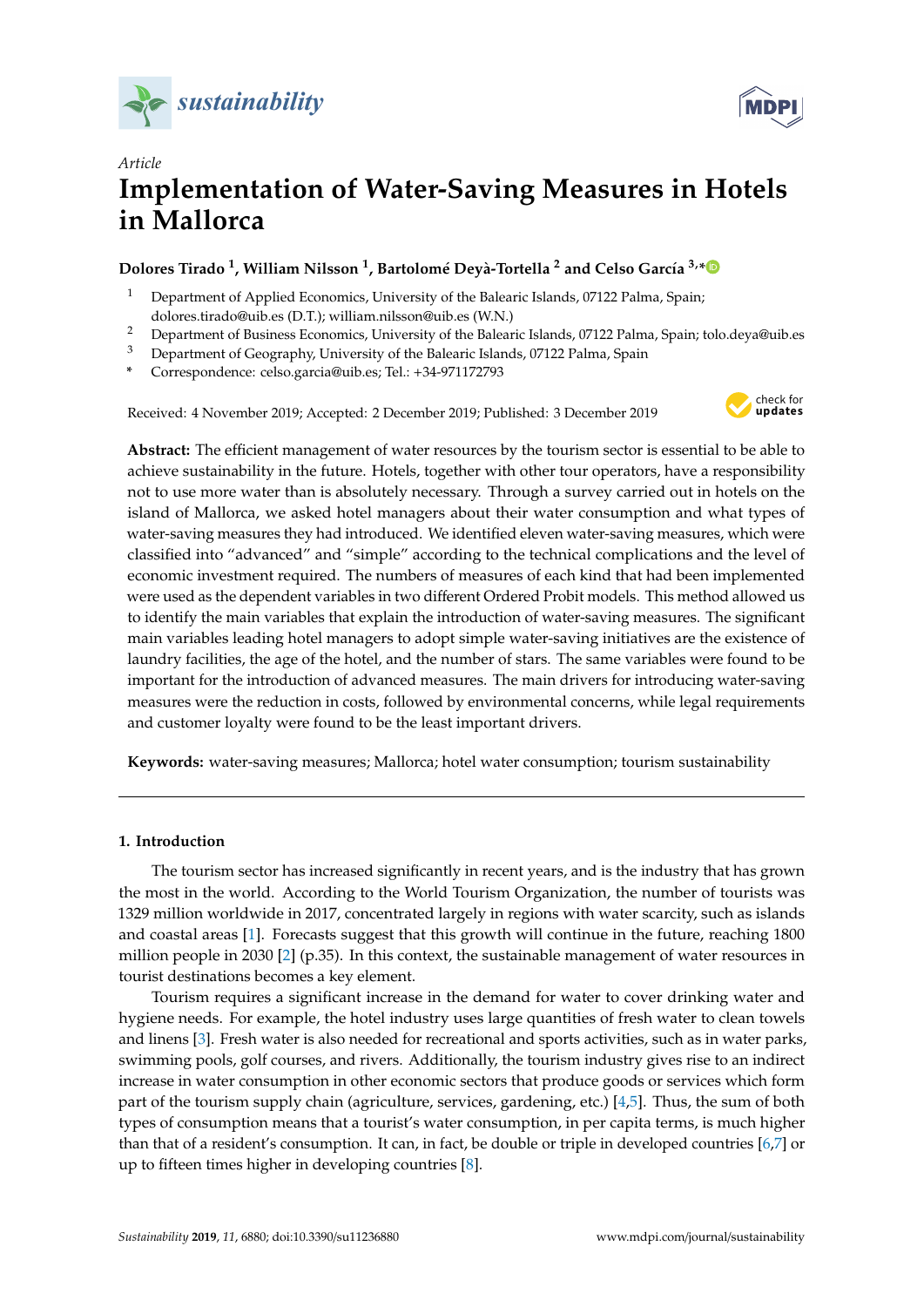occurs for instance in regions with a Mediterranean climate. The efficient management of water resources by the tourism sector is therefore essential to achieve its sustainability in the future [\[11](#page-11-4)[,12\]](#page-11-5). If we take into account the fact that hotels are the most popular accommodation option among tourists and tend to present the highest water consumption levels among the different lodging categories (campsites, holiday lets, bed & breakfast guesthouses, etc.) [\[13\]](#page-11-6), then the efficient and sustainable use of water by the hotel industry will be a key issue for the coming decades [\[14\]](#page-11-7). The high levels of water consumption by hotels have been documented in previous studies. Thus, for example, the estimated European average water consumption in such establishments is around 394 L/g.n. (per guest per night) [\[13\]](#page-11-6). Hotels in Barbados have an average water consumption of 839 L/g.n. [\[15\]](#page-11-8), the average consumption of hotels in the Australia and New Zealand region is 313 L/g.n., while in the region of Hong Kong, Singapore, Indonesia, and Thailand, the average is 677 L/g.n. [\[16\]](#page-11-9).

due to the irregular distribution of water between different months or from one year to another, as

In this context, the main objective of this study is to analyze the level of implementation of water-saving measures in the hotel sector and to identify, by applying an Ordered Probit model, the main variables that drive their adoption. The study provides new evidence from one of the main tourist destinations in the Mediterranean Sea, the island of Mallorca (Spain). From a survey addressed to hotel managers on the island, we obtained data related to the physical and organizational characteristics of the hotel (i.e., size, stars, chain affiliation, etc.), their water consumption, and the water-saving measures introduced in recent years.

#### **2. Materials and Methods**

#### *2.1. Study Area*

The island of Mallorca is the largest and most populated island of the Balearic archipelago, located in the Mediterranean Sea off the east coast of the Iberian Peninsula (see Figure [1\)](#page-2-0). The island has a typical Mediterranean climate, with hot dry summers and mild winters. Rainwater is highly unpredictable and variable between months (with 60% of the annual rainfall concentrated between October and January) and years (causing cyclical droughts). The calcareous lithology of the island causes the infiltration of water and of any temporary streams and, consequently, the lack of important surface water courses. Thus, groundwater is the main natural source of raw water (73% of the total water supply).

Urban consumption accounts for 54% of the total water consumption and includes not only the water consumed by residents, but also that consumed by tourists in their lodging place, and the water used in different services and activities that are part of the tourist experience (i.e., bars, restaurants, etc.). With a resident population of 868,693 inhabitants in 2017 and 15 times as many tourists (13.8 million tourists [\[17\]](#page-11-10)), Mallorca is one of the Spanish regions where the weight of water consumption by tourism is the highest and it also obtains the highest equivalent tourist population in Spain.

The tourists that visit the island mainly embrace the traditional combination of the sun and the beach. This is a model of mass tourism with a high seasonal component, concentrated during the period June–September (63% of the total). Hotels are the most common form of accommodation among tourists (67%) and account for up to 45.01 million overnight stays—the highest number in Spain.

The increasing water demand, together with the pronounced seasonality in tourist arrivals and the limited water resources, have put the island's water resources under a large amount of pressure and have led to severe problems of overexploitation [\[4,](#page-10-3)[5,](#page-10-4)[18,](#page-11-11)[19\]](#page-11-12).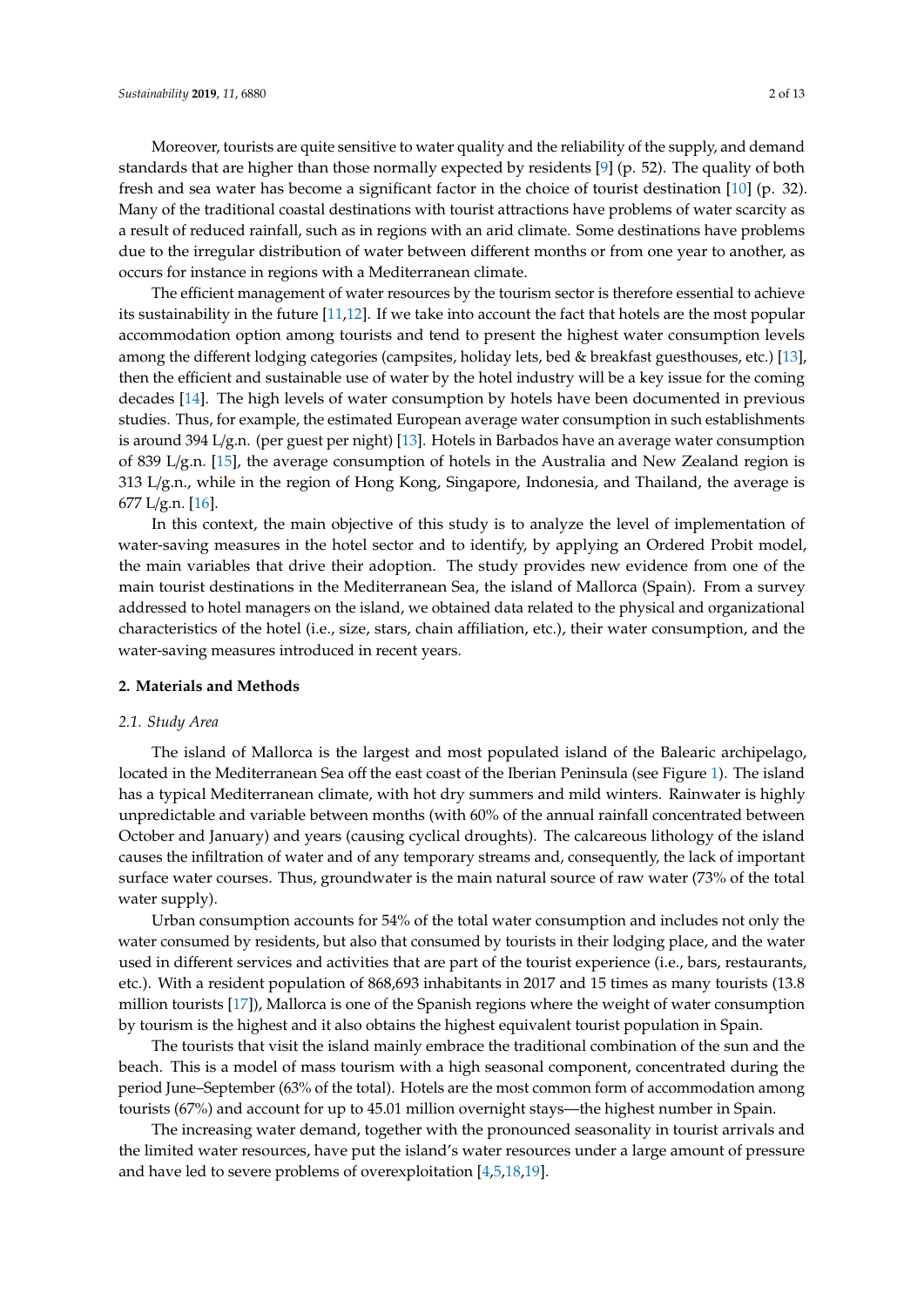<span id="page-2-0"></span>

**Figure 1.** Location of the three municipalities on the island of Mallorca and number of hotels used in the study. Source: own elaboration using ESRI ArcGIS ®.

The hotel sector of the island of Mallorca provides a world benchmark in economic and tourism management (the island houses the headquarters of four of the 50 largest hotel chains in the world: Melia Hotels International, Riu Hotels and Resorts, Barceló Hotel Group, and Iberostar Hotels and Resorts). In this context, it is crucial to determine what measures have been implemented to guarantee the sustainability of the local water resources.

#### *2.2. Sample*

Three representative tourist municipalities of the island were selected for this study: Calvià, Ses Salines, and Santa Margalida, in south-western, south-eastern, and north-eastern Mallorca, respectively (see Figure [1\)](#page-2-0). All three municipalities are coastal regions and their hotel plants, representative of the sun-and-sand market segment, offer a total of 64,450 beds, which is 27.2% of the total hotel availability in Mallorca.

The database was obtained through a survey carried out in September 2017 among an initial representative sample (based on hotel category) of 93 hotels in the three municipalities. The survey included information related to the physical characteristics of the hotel (i.e., its age, number of rooms, spa or laundry facilities, pool area), the hotel management system (i.e., belonging to a chain, number of stars), the hotel's level of water consumption per overnight stay, and the water-saving measures introduced in recent years (from a list of 11 options) to reduce the amount of water consumed. In addition, several questions were included in order to identify the main drivers underlying the introduction of such measures.

The survey contains four continuous sum questions for percentages, 12 closed-ended survey questions for quantitative discrete responses, one closed-ended survey question for a qualitative ordinal response, and three closed-ended survey questions with yes/no options and a specification if the respondent answers yes. In addition to these questions, four multiple-choice questions were included, where three have a closed-ended option for "other". Survey questions where the answer could vary over time covers specifications for all of the years 2011–2015. One of the closed-ended survey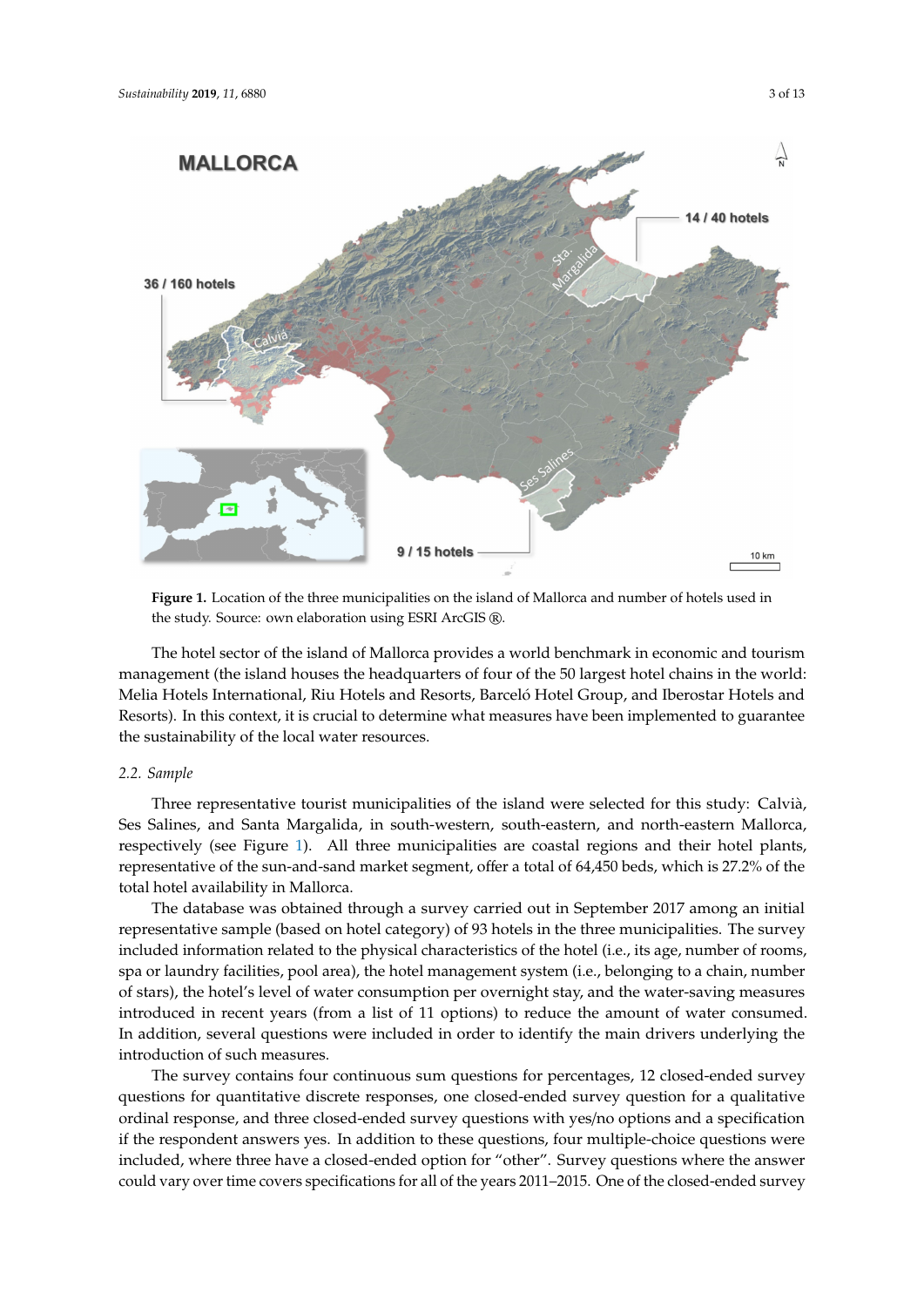questions for a quantitative discrete response (i.e. occupancy rate in %) covers monthly specification. A translated version of the complete survey is included in the Supplementary Materials (S1).

The questionnaire was answered directly by the hotel managers during a series of interviews conducted by the researchers. Some hotel managers had difficulty in answering some of the questions, and in some cases the problem of missing data arose. For this reason, data related to hotel water consumption indicators was complemented with information provided by water management companies. The imputation method was not applied. Thus, the final dataset included 59 hotels, which represents 27.2% of the total hotel plant in the three municipalities, and was representative (based on hotel category) of the total population. This reduced response rate by hoteliers, when asked about issues related to water consumption, is common in the literature [\[15,](#page-11-8)[20,](#page-11-13)[21\]](#page-11-14). Thus, the response levels obtained (almost two thirds of the initial sample and 27.2% of all the hotels in the area) can be considered a fairly good coverage in this field.

The sample is composed of a set of mature hotels, with an average age of 47.2 years, and an average size of 184 rooms. This typology is common in the Balearic Islands, and on the island of Mallorca in particular, as it was one of the pioneering sun-and-sand mass tourism destinations in Europe in the sixties and seventies. Thus, an important part of our hotel plant is characterized by advanced ages and significant hotel sizes (in order to exploit the benefits of the mass tourism model, mostly concentrated during the summer months).

Of the total number of hotels in the sample, 44.1% have spa facilities in the hotel premises, and 49.2% have laundry facilities. The average pool area of a hotel is around 235.2 square meters. With respect to the management characteristics, 74.6% of the hotels belong to a chain, and the most common hotels are four and three stars, which represent 52.5% and 37.3% of the sample, respectively.

#### *2.3. Methods*

The main objective of the study is to detect and analyze the potential variables that influence the degree of adoption of water-saving measures. The study applied an Ordered Probit model. This method allowed us to identify the main variables that are related to water-saving measures introduced in the hotels.

In line with reference [\[22\]](#page-11-15), the water-saving measures were classified as basic and advanced. The first, basic water-saving measures, do not require major technical complexity or, in general, a high economic investment. Some can be implemented without disrupting the normal operation of the hotel and without any inconvenience to guests, and can achieve significant reductions in water and energy consumption. According to various studies, the payback period for this type of investment is usually between two months and three years [\[12](#page-11-5)[,15](#page-11-8)[,23\]](#page-11-16). There are many examples of these kinds of water-saving measures: flow restrictor and aerators on faucets, maintenance of plumbing fixtures and devices, sink stoppers that seal properly, low-flow showerheads, water displacement toilet devices, short-flush valves, double push in the toilet flushes, washing control and the use of savings programs in washing machines, gardens with native vegetation, paving of outdoor areas, detailed control of water consumption, awareness and motivation of hotel guests and staff, linen and towel reuse programs, sweeping pool decks before rinsing with a hose, filtering the pool properly, irrigation of lawns in the early hours of the morning, efficient dishwaters, waterless thawing, etc.

The second kind of measures, advanced water-saving measures, require a significant economic investment and advanced knowledge and technical advice. The recovery period is usually more than three years, although the water savings are also greater than those obtained by basic water-saving innovations. Among these we find the control of water losses in the water supply and distribution network, monitoring and metering water in different departments or areas, optimization of irrigation systems in gardens (dripping, timers depending on weather conditions, etc.), reuse of gray water for toilet flushing or for irrigation, recycled water (from the laundry, kitchen, air conditioning condensate, pool backwash, or chilling tower blow-down water) for irrigation, installation of ozone systems in the laundry, rainwater collection and use for irrigation and toilet flushing, replacement of air-based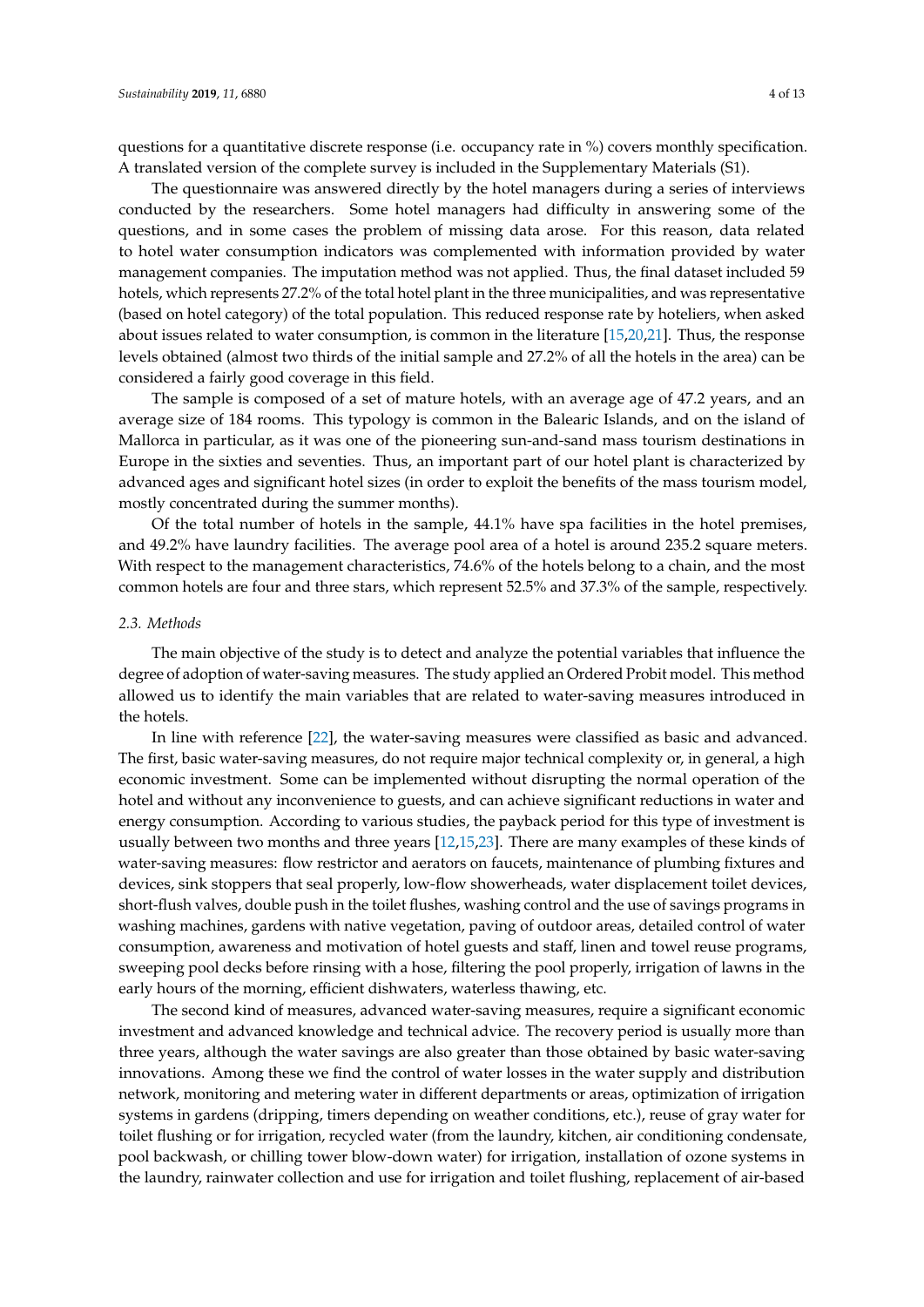cooling equipment by condensation equipment, installation of pressure regulators in the main water intake areas, swimming pools with seawater, etc.

First, and based on the findings of previous literature, we identify the most common water-saving measures introduced by hotels over the last few decades [\[11–](#page-11-4)[13](#page-11-6)[,15](#page-11-8)[,16](#page-11-9)[,22](#page-11-15)[,24–](#page-11-17)[29\]](#page-11-18). Then, following reference [\[22\]](#page-11-15), we divide the different measures identified into two main sets, that is, simple and advanced innovations (see Table [1\)](#page-4-0). This classification is based on the technical complications and the level of economic investment required for the introduction of each measure. We define "simple measures" as those that involve fewer technical problems and usually require a reduced investment for the hotel. Hence, in this category we include: introduction of low-flow fittings, infrared taps, low-flush toilets, efficient water devices in kitchens, efficient irrigation systems, and the introduction of vegetation with lower water requirements in gardens and green areas.

|  | Table 1. Description of water-saving measures. |  |
|--|------------------------------------------------|--|
|  |                                                |  |

<span id="page-4-0"></span>

| <b>Simple Measures</b>                     |                                                                                                       |  |  |  |
|--------------------------------------------|-------------------------------------------------------------------------------------------------------|--|--|--|
| Low-flow fittings                          | Faucet aerators and water restrictors in showerheads and taps, new low-flow devices                   |  |  |  |
| Infrared taps                              | Hands-free faucets with a sensor that contains a light emitting diode (LED)                           |  |  |  |
| Low-flush toilets                          | Toilets with dual flush option or cistern volume-adjusting devices, new low-flow devices              |  |  |  |
| Efficient devices in kitchens              | Lower-flow taps with pedal, efficient dishwater, waterless steamers, efficient pre-rinse spray valves |  |  |  |
| Intelligent irrigation systems             | Installation of timers or programming systems to optimize the irrigation system                       |  |  |  |
| Vegetation with lower water requirements   | Planting native species which are well suited to the climate                                          |  |  |  |
| <b>Advanced Measures</b>                   |                                                                                                       |  |  |  |
| Installation of submeters by zones         | Sub-metering water use in kitchen, rooms, laundry, pool areas, public toilets, or garden              |  |  |  |
| Wastewater for irrigation                  | Reuse of treated grey water from baths and sinks to irrigate                                          |  |  |  |
| Collection and use of rainwater            | Harvesting rainwater to be used for laundry, irrigation, or other non-potable uses                    |  |  |  |
| Reduction of water pressure                | Installing pressure reducers, or pressure groups with frequency inverter                              |  |  |  |
| Leak detection and control of water losses | Periodic inspection of water network using equipment and devices                                      |  |  |  |

Source: own elaboration.

Conversely, we consider "advanced measures" to be those that involve significant technical problems and usually require higher levels of economic investment. We can include in this category: the introduction of water submeters in the different water intensive areas of the hotel, the use of treated waste water for irrigation, collection and use of rainwater, water pressure adjustment, and leak detection and control of water losses.

Based on reference [\[30\]](#page-11-19) (pp. 519–520), the key features of the model are clarified below. The dependent variable consists of  $j = 1, \ldots, J$  mutually exclusive categories, which have a natural order. For each case, only one of the categories is observed according to:

$$
y_i = j
$$
 if and only if,  $\gamma_{j-1} < y_i^* \leq \gamma_j \quad j = 1, \ldots, J$ 

where  $\gamma_j$  indicates different thresholds, which are unknown, except for  $\gamma_0 = -\infty$  and  $\gamma_j = \infty$ .  $y_j^*$  $i^*$  is a latent variable, which can be specified according to *y*<sup>\*</sup><sub>i</sub>  $\alpha_i^* = x_i \cdot \beta + u_i$ . In this application, the latent variable captures the willingness to implement water-saving measures. As the latent variable increases, the number of implemented measures also increases as another threshold is reached. The probability of observing option *j* is:

$$
Pr(y_i = j | x_i) = p_{ij} = F(\gamma_j - x_i \cdot \beta) - F(\gamma_{j-1} - x_i \cdot \beta) \quad j = 1, ..., J
$$

where  $F(\cdot)$  is an accumulated distribution function, and using the accumulated standard normal distribution function, Φ(·), implies an Ordered Probit model. It is necessary to estimate γ*<sup>j</sup>* , *j* = 1, . . . , *J*−1 thresholds, apart from the parameters, β. Notice that the latent variable is specified without any constant because otherwise the thresholds are not identified. The absence of the constant does not influence the estimate of the parameters,  $β$ . The model is estimated with maximum likelihood. The sign of the coefficient indicates whether the latent variable increases or decreases with the explanatory variable, but calculating marginal effects is necessary to evaluate how the explanatory variables affect the probabilities of observing each category. The expressions of the marginal effects are straightforward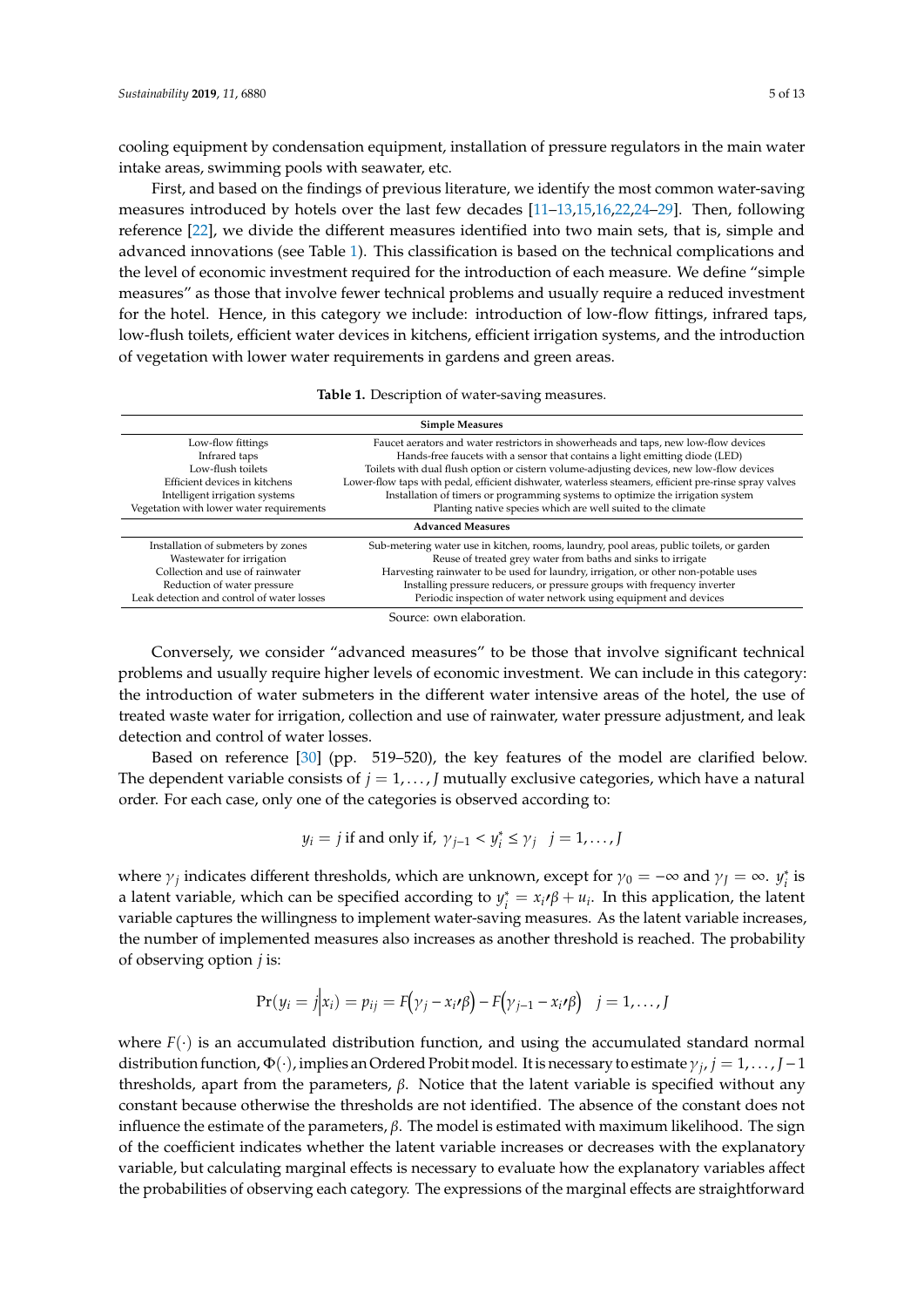to obtain as a derivative of the probability with respect to the variable of interest, or as a discrete change, which is preferred in the case of dummy variables. Notice that each category,  $j = 1, \ldots, J$ , will have its own marginal effects and that *j* = 1 indicates not having implemented any water-saving measure of the types that were analyzed (i.e., simple or advanced), while  $j = J$  indicates that the hotel has implemented all of the water-saving measures considered. The sign of the marginal effect for the last category will coincide with that of the coefficient, and the marginal effect for the first category will be of the opposite sign, while the sign of the rest of the marginal effects can be either positive or negative. The estimation of the model was performed in Stata, and the marginal effects were obtained with the post estimation command *margins*.

The dependent variable of the model is the number of water-saving measures incorporated by the hotels. In the case of simple innovations, the dependent variable takes values from 0 (hotels that have not incorporated any water-saving initiatives) to 6 (for those that have incorporated all the initiatives). In the case of advanced innovations, the dependent variables take values from 0 to 5.

The explanatory variables introduced in the probit regression analysis were selected based on evidence obtained by previous literature, and can be divided into two main groups. First, we include a set of variables related to the physical characteristics of the hotel that can influence the decision to introduce water-saving measures (see Table [2](#page-5-0) for a complete resume). The variables related to physical characteristics introduced in the Probit Model are the age of the hotel (we expect that older hotels tend to present higher incentives to modernize their facilities and introduce water-saving initiatives [\[22,](#page-11-15)[31\]](#page-12-0)), hotel size (larger hotels consume more water in absolute terms [\[8](#page-11-1)[,19](#page-11-12)[,32](#page-12-1)[,33\]](#page-12-2), however, in terms of per guest night, they can consume less [\[16](#page-11-9)[,20](#page-11-13)[,21\]](#page-11-14)), and the existence of water-intensive facilities and services, such as pools, spa, and laundry facilities [\[8,](#page-11-1)[31,](#page-12-0)[34\]](#page-12-3).

<span id="page-5-0"></span>

| Variables Related to the Physical Characteristics of the Hotel |                                                  |               |                    |  |  |  |
|----------------------------------------------------------------|--------------------------------------------------|---------------|--------------------|--|--|--|
|                                                                | Variable                                         | Expected sign | Reference          |  |  |  |
| Age of the hotel                                               | Age                                              | Positive      | [22, 31]           |  |  |  |
| Hotel size                                                     | Number of rooms                                  | Positive      | [8, 19, 32, 33]    |  |  |  |
|                                                                | Existence of laundry (dummy)                     | Positive      | [8,31,34]          |  |  |  |
| Water intensive facilities                                     | Existence of spa (dummy)                         | Positive      | [8,31,34]          |  |  |  |
|                                                                | Pool area                                        | Positive      | [8,31,34]          |  |  |  |
|                                                                | Variables Related to the Hotel Management System |               |                    |  |  |  |
|                                                                | Variable                                         | Expected sign | Reference          |  |  |  |
| Category                                                       | Stars $\geq 4$ (dummy)                           | Positive      | [13, 15, 35]       |  |  |  |
| Chain affiliation                                              | Chain (dummy)                                    | Positive      | $\lceil 19 \rceil$ |  |  |  |

**Table 2.** Description of Probit Model explanatory variables.

The second group of explanatory variables, related to the hotel management system, includes chain affiliation and the number of stars. Literature shows a positive relationship between water consumption and the hotel category [\[13](#page-11-6)[,15](#page-11-8)[,35\]](#page-12-4). With respect to chain affiliation, previous evidence demonstrates that affiliation to large international chains is usually related to higher levels of water consumption [\[19\]](#page-11-12). Large international chains usually impose a set of standards (i.e., quality standards, levels of cleanliness, bathroom facilities, services, etc.) which can be more water intensive compared to what is found among independent hotels.

#### **3. Results**

The average consumption per overnight stay in 2015 was 594 L/g.n. in the five-star hotels, 285 L/g.n. in the four-star hotels, 224 L/g.n. in the three-star hotels, and 208 and 247 L/g.n. in the two- and one-star hotels, respectively. As expected, simple water-saving innovations are more widely implemented than advanced innovations. On average, in our sample, hotels had introduced 2.8 simple innovations versus 1.78 advanced innovations (see Table [3\)](#page-6-0). In absolute terms, our sample reveals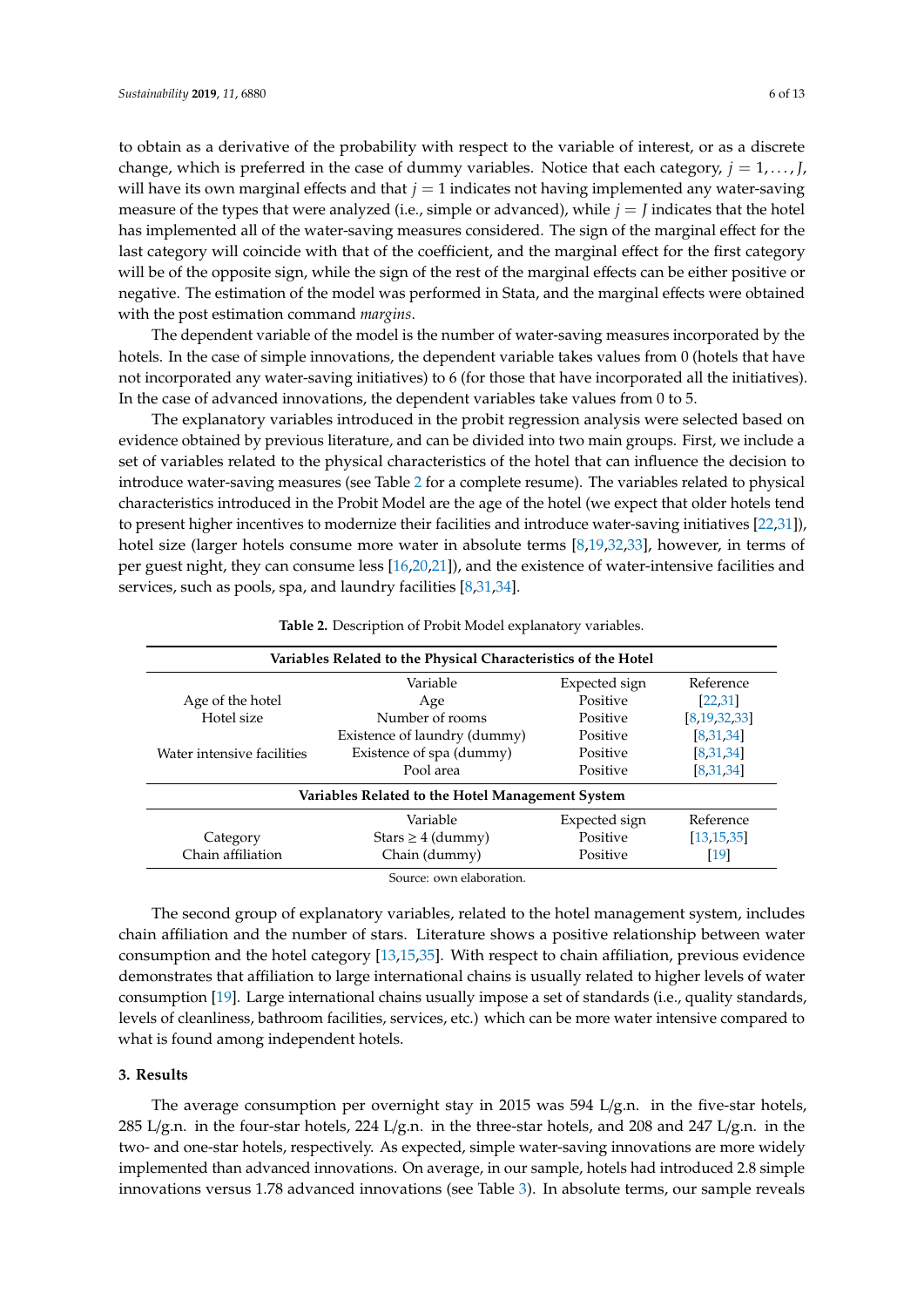that only 10.17% of the sample hotels had never introduced simple innovations in their hotel facilities, while in the case of advanced innovations this percentage rises to 18.64%. In the same line, 59.32% of the sample hotels answered that they had introduced three or more simple innovations, while the percentage in the case of advanced innovations was only 25.42%.

<span id="page-6-0"></span>

| Variable                                   | Mean/Proportion | <b>Standard Deviation</b> | Min      | Max |
|--------------------------------------------|-----------------|---------------------------|----------|-----|
| Simple measures                            | 2.80            | 1.70                      | $\Omega$ | 6   |
| Low-flow fittings                          | 0.66            | 0.48                      | $\Omega$ |     |
| Infrared taps                              | 0.08            | 0.28                      |          |     |
| Low-flush toilets                          | 0.64            | 0.48                      | 0        |     |
| Efficient devices in kitchens              | 0.41            | 0.49                      |          |     |
| Intelligent irrigation systems             | 0.53            | 0.50                      |          |     |
| Vegetation with lower water requirements   | 0.47            | 0.50                      | 0        |     |
| <b>Advanced measures</b>                   | 1.78            | 1.40                      | $\Omega$ | 5   |
| Installation of submeters by zones         | 0.32            | 0.47                      | $\Omega$ |     |
| Wastewater for irrigation                  | 0.10            | 0.30                      | 0        |     |
| Collection and use of rainwater            | 0.17            | 0.38                      |          |     |
| Reduction of water pressure                | 0.51            | 0.50                      |          |     |
| Leak detection and control of water losses | 0.46            | 0.50                      | 0        |     |

**Table 3.** Implementation of water-saving measures in the sample.

Source: Own elaboration.

Specifically, in the case of simple innovations, the most extended ones are the introduction of low-flow fittings in water devices (66.1% of all the sample hotels have adopted this measure), followed by low-flush toilets (64.4%), and the implementation of efficient irrigation systems (53%). The least frequent simple innovation is the installation of infrared taps (8.5%).

With respect to the advanced innovations, the most extended one is the introduction of systems of water pressure adjustment (50.8% of all the hotels in the sample have adopted this measure), followed by the development of systems for leak detection and control of water losses (45.8%), and the installation of submeters in the water intensive areas (32.2%). The least popular advanced innovations are the collection and use of rainwater and the use of wastewater for irrigation (with 17% and 10.2%, respectively). This is understandable to a point since (treated) wastewater may still contain a variety of chemicals [\[36\]](#page-12-5) and the risk it poses should always be assessed [\[37\]](#page-12-6).

At this point we analyzed the variables that have influenced the adoption of different types of measures. Marginal effects are calculated from both models, which are more interesting than the coefficients. The significant main variables behind the introduction of simple water-saving initiatives are the existence of laundry facilities and the age of the hotel (Table [4\)](#page-7-0). A similar pattern is found for advanced innovations, where, in addition, the marginal effect for category is also significant, but only in the case of zero measures (Table [5\)](#page-7-1). Each column in the tables corresponds to the number of water-saving innovations implemented. The marginal effect refers to how the probability for that number of innovations changes due to a unit change in the variable, while keeping other variables constant. For dummy variables, a discrete change, i.e., having the characteristic compared to not having it, is used to evaluate the marginal effect.

An additional year since the opening of the hotel reduces the probability of not having implemented any simple water-saving measures by 0.005. Having a laundry service reduces the probability of not having any simple water-saving innovations by 0.16, while it increases the probability of having four innovations by 0.16. Having a laundry service also reduces the probability of not having any advanced water-saving measures by 0.150, while the probability of having implemented five advanced innovations increases by 0.068. Hotels with four stars or more were found to have a probability of not having introduced any water-saving innovations that decreased by 0.166.

Hotel managers were asked about what they considered to be the main drivers that made them introduce water-saving innovations (Table [6\)](#page-8-0). The most popular drivers were cost reduction (36.93%), followed by environmental concerns (28.59%). These results are similar to those obtained in another study carried out in 19 hotels in Girona, Spain [\[31\]](#page-12-0). The least common drivers were legal requirements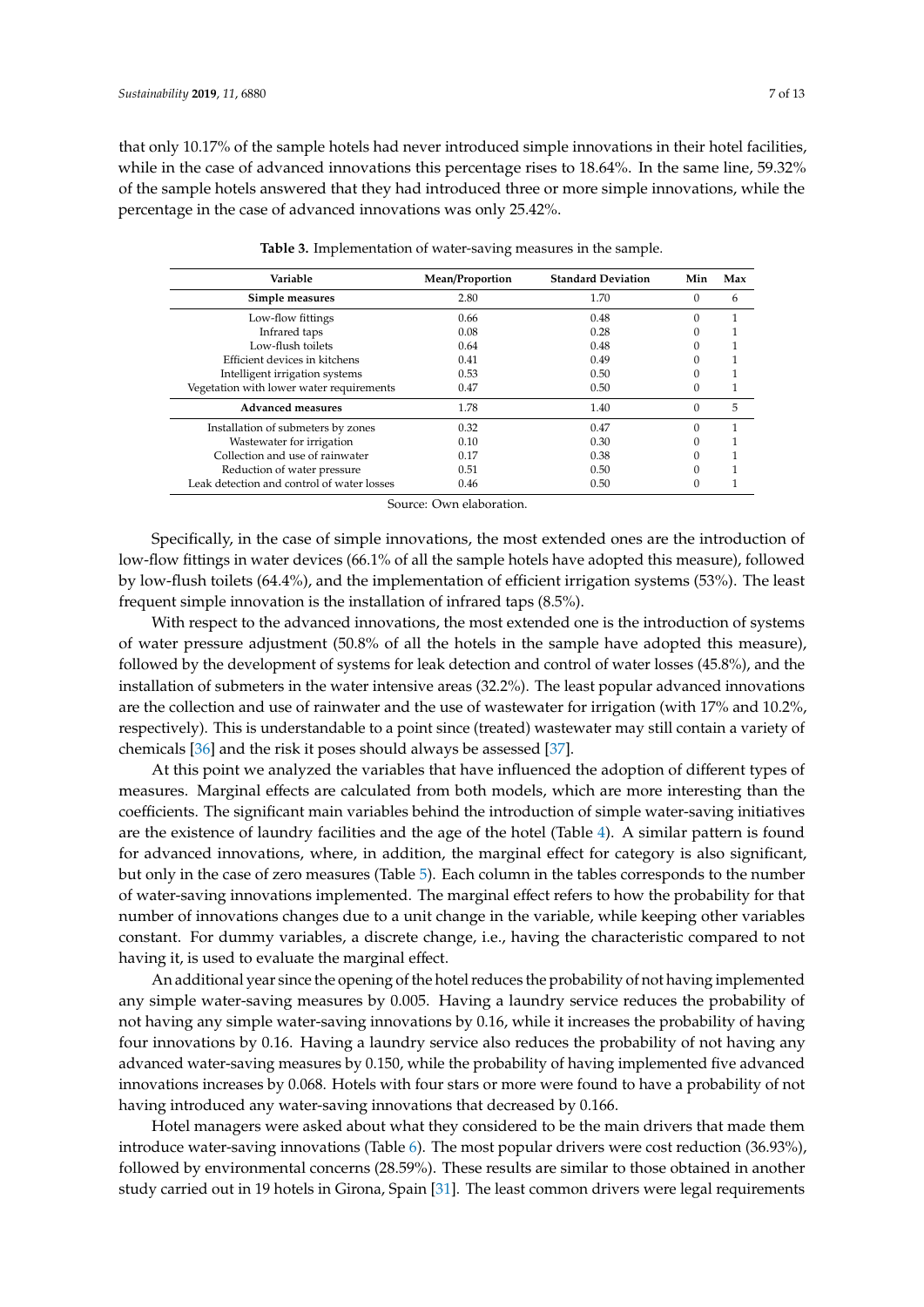(5.24%) and customer loyalty (5.64%). These results differ from those obtained by reference [\[19\]](#page-11-12) in Mallorca, where the main reasons put forward by hotel managers in 2007 to justify the introduction of these initiatives were those related to the hotel's image, quality of service, and customer loyalty, while the cost was less important.

<span id="page-7-0"></span>

| $\bf{0}$                  | 1                               | $\overline{2}$            | 3                         | 4                  | 5                                | 6                  |
|---------------------------|---------------------------------|---------------------------|---------------------------|--------------------|----------------------------------|--------------------|
| <b>ME</b><br>$(p$ -Value) | <b>ME</b><br>$(p\text{-Value})$ | <b>ME</b><br>$(p$ -Value) | <b>ME</b><br>$(p$ -Value) | ME<br>$(p$ -Value) | <b>ME</b><br>$(p\text{-Value})$  | ME<br>$(p$ -Value) |
| $-0.005*$                 | $-0.004*$                       | $-0.001$                  | 0.000                     | $0.004*$           | $0.004*$                         | 0.003              |
| (0.022)                   | (0.028)                         | (0.090)                   | (0.780)                   | (0.035)            | (0.042)                          | (0.072)            |
| 0.000                     | 0.000                           | 0.000                     | 0.000                     | 0.000              | 0.000                            | 0.000              |
| (0.986)                   | (0.986)                         | (0.986)                   | (0.986)                   | (0.986)            | (0.986)                          | (0.986)            |
| $-0.004$                  | $-0.004$                        | $-0.001$                  | 0.000                     | 0.003              | 0.003                            | 0.002              |
| (0.934)                   | (0.933)                         | (0.932)                   | (0.942)                   | (0.933)            | (0.933)                          | (0.932)            |
| $-0.007$                  | $-0.006$                        | $-0.002$                  | 0.000                     | 0.005              | 0.005                            | 0.004              |
| (0.873)                   | (0.874)                         | (0.876)                   | (0.885)                   | (0.874)            | (0.875)                          | (0.874)            |
| $-0.001$                  | $-0.001$                        | 0.000                     | 0.000                     | 0.001              | 0.001                            | 0.001              |
| (0.330)                   | (0.354)                         | (0.373)                   | (0.794)                   | (0.353)            | (0.333)                          | (0.367)            |
| $-0.155**$                | $-0.180**$                      | $-0.063*$                 | 0.010                     | $0.161**$          | $0.146*$                         | 0.082              |
| (0.006)                   | (0.005)                         | (0.048)                   | (0.749)                   | (0.005)            | (0.013)                          | (0.065)            |
| $-0.091$                  | $-0.079$                        | $-0.025$                  | 0.007                     | 0.072              | 0.071                            | 0.046              |
| (0.071)                   | (0.073)                         | (0.126)                   | (0.633)                   | (0.087)            | (0.090)                          | (0.110)            |
|                           |                                 |                           |                           |                    | <b>Number of Simple Measures</b> |                    |

**Table 4.** Ordered probit regression model for simple water-saving measures.

Note: Each column indicates the marginal effect on the probability of having implemented the number of simple water-saving measures as indicated in the label of the column (0–6). The variable 'rooms' is measured in tens in the model, and the marginal effect (ME) is interpreted as how an increase of 10 units in the variable would affect the probability, keeping other variables constant. Pool area is also measured in tens, and interpreted in the same way, while the rest of the variables are kept in their original scale. \*\* significant at 1%, \* significant at 5%. Source: Own elaboration.

<span id="page-7-1"></span>

|                    | <b>Number of Advanced Measures</b> |                                 |                                 |                                 |                                 |                                 |
|--------------------|------------------------------------|---------------------------------|---------------------------------|---------------------------------|---------------------------------|---------------------------------|
| Variable           | $\bf{0}$                           | 1                               | 2                               | 3                               | 4                               | 5                               |
|                    | ME<br>$(p\text{-Value})$           | <b>ME</b><br>$(p\text{-Value})$ | <b>ME</b><br>$(p\text{-Value})$ | <b>ME</b><br>$(p\text{-Value})$ | <b>ME</b><br>$(p\text{-Value})$ | <b>ME</b><br>$(p\text{-Value})$ |
| Age                | $-0.006$                           | $-0.003$                        | 0.002                           | 0.003                           | 0.002                           | 0.003                           |
|                    | (0.063)                            | (0.095)                         | (0.144)                         | (0.096)                         | (0.160)                         | (0.101)                         |
| Rooms              | 0.004                              | 0.002                           | $-0.001$                        | $-0.002$                        | $-0.001$                        | $-0.002$                        |
|                    | (0.255)                            | (0.252)                         | (0.310)                         | (0.262)                         | (0.301)                         | (0.275)                         |
| Hotel chain        | $-0.076$                           | $-0.028$                        | 0.026                           | 0.031                           | 0.017                           | 0.031                           |
|                    | (0.406)                            | (0.317)                         | (0.446)                         | (0.392)                         | (0.403)                         | (0.356)                         |
| Spa                | $-0.072$                           | $-0.037$                        | 0.022                           | 0.034                           | 0.020                           | 0.034                           |
|                    | (0.286)                            | (0.354)                         | (0.327)                         | (0.338)                         | (0.382)                         | (0.316)                         |
| Pool area          | $-0.004$                           | $-0.002$                        | 0.001                           | 0.002                           | 0.001                           | 0.002                           |
|                    | (0.083)                            | (0.112)                         | (0.189)                         | (0.115)                         | (0.154)                         | (0.113)                         |
| Laundry            | $-0.150*$                          | $-0.076$                        | 0.048                           | 0.071                           | 0.040                           | 0.068                           |
|                    | (0.026)                            | (0.071)                         | (0.099)                         | (0.074)                         | (0.154)                         | (0.061)                         |
| Stars ( $\geq 4$ ) | $-0.166*$                          | $-0.080$                        | 0.060                           | 0.079                           | 0.042                           | 0.065                           |
|                    | (0.031)                            | (0.072)                         | (0.119)                         | (0.060)                         | (0.142)                         | (0.071)                         |

**Table 5.** Ordered probit regression model for advanced measures.

Note: Each column indicates the marginal effect on the probability of having implemented the number of advanced water-saving measures indicated in the label of the column (0–5). The variable 'rooms' is measured in tens in the model, and the marginal effect (ME) is interpreted as how a 10-unit increase in the variable would affect the probability, keeping other variables constant. Pool area is also measured in tens, and interpreted in the same way, while the rest of the variables are kept in their original scale. \*\* significant at 1%, \* significant at 5%. Source: Own elaboration.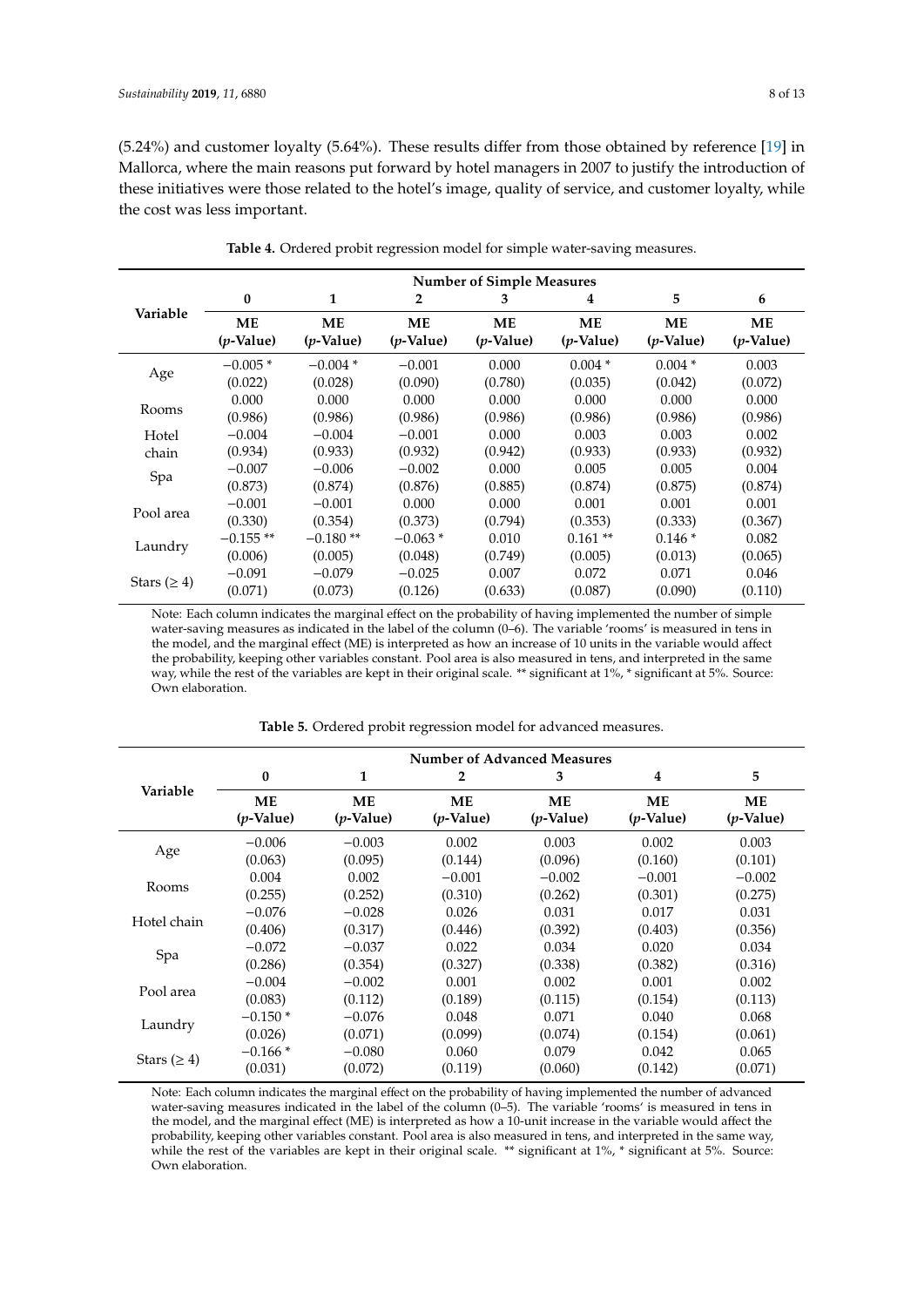| <b>Drivers</b>               | Mean  | <b>Standard Deviation</b> | Min | Max  |
|------------------------------|-------|---------------------------|-----|------|
| Cost reduction               | 36.94 | 31.92                     | 0   | 100  |
| Customer loyalty             | 5.65  | 8.80                      | 0   | 40   |
| Hotel image                  | 8.99  | 11.06                     | O   | 50   |
| Environmental concerns       | 28.59 | 28.43                     | 0   | 100  |
| Tour operators' requirements | 5.77  | 15.46                     | 0   | 10   |
| Chain requirements           | 6.41  | 12.65                     | 0   | 50   |
| Legal requirements           | 5.25  | 15.08                     | 0   | 100  |
| Other drivers                | 0.42  | 2.16                      |     | 12.5 |
|                              |       |                           |     |      |

<span id="page-8-0"></span>**Table 6.** Descriptive statistics for the drivers of the introduction of water-saving measures.

Source: Own elaboration.

The survey question that was used to obtain Table [6](#page-8-0) is B4, which can be found in Supplementary Materials (S1). It is continuous sum question for percentages, which means that the declared percentages for the drivers must sum to 100 for all respondents. Table [6](#page-8-0) includes the average of the declared percentages for that specific driver. Some of the reasons are related to externally defined criteria, for example, hotel chains and tour operators can have environmental specifications or quality standards that should be fulfilled. Legal specifications are another kind of externally defined criteria.

#### **4. Discussion**

The implementation of water-saving measures in hotels can be an effective instrument to reduce levels of water consumption, and can lead to substantial improvements in water resources. A review of the literature shows that water savings of between 20% and 50% are possible in many hotels [\[11–](#page-11-4)[13,](#page-11-6)[22,](#page-11-15)[24,](#page-11-17)[26–](#page-11-20)[29\]](#page-11-18) and highlights the need for further research on this topic. This is particularly important in those areas where water scarcity is significant [\[15](#page-11-8)[,26\]](#page-11-20), as in the Mediterranean region, which is highly vulnerable to climate change [\[38\]](#page-12-7) and where much of the tourism is concentrated. This research provides new evidence of the level of implementation of water-saving measures in hotels of one of the main tourist destinations in the Mediterranean Sea, the island of Mallorca.

Concretely, this study shows that simple water-saving measures are the most implemented, in line with other studies [\[31](#page-12-0)[,39,](#page-12-8)[40\]](#page-12-9). Cost savings of applying this kind of measures can be important. For example, with a low-cost program in 20 Jamaican hotels, it was possible to improve water use efficiency by 30% and obtain a saving in operating costs of \$800/room/year. The measures included in the program were water monitoring, basic maintenance of plumbing fixtures, basic maintenance of pipes and equipment, staff training and motivation, and a towel and linen reuse program [\[28\]](#page-11-21). Through a similar project of retrofitting guestrooms in a three-star hotel in Malta with simple low-cost measures (low-flow aerators and shower heads, volume displacers in toilet cisterns), reference [\[23\]](#page-11-16) showed a reduction in water consumption of 48% per overnight stay and a profitability of 1650%. In a hotel in the city of Zaragoza (Spain), [\[29\]](#page-11-18) also showed how retrofitting with water-saving devices in guest bathrooms and toilets, washrooms in public areas, and the kitchen can reduce the water consumption by 21.5% and be very profitable both financially (for hotels) and economically (for the whole of society), with minimum returns of 1233% and 932%, respectively.

These examples explain why the cost incentive is the main driver leading hoteliers to implement water-saving measures [\[20,](#page-11-13)[31,](#page-12-0)[35,](#page-12-4)[41,](#page-12-10)[42\]](#page-12-11). In our sample, the most popular drivers was cost reduction, followed by environmental concerns. These results are similar to those obtained in another study carried out in 19 hotels in Girona, Spain [\[31\]](#page-12-0) or by reference [\[22\]](#page-11-15) for a sample of 53 hotels on the Costa Brava (Spain), where the main drivers behind the introduction of water-saving initiatives are the reduction in water cost, and a higher level of environmental concern by hotel managers. In this latest study, the most proactive hotels and those that apply the most measures are large high-category hotels, because they offer many water-related services (swimming pools, laundry, green areas, etc.). Within these, the most proactive and most technified hotels are old hotels that have reformed and modernized their facilities.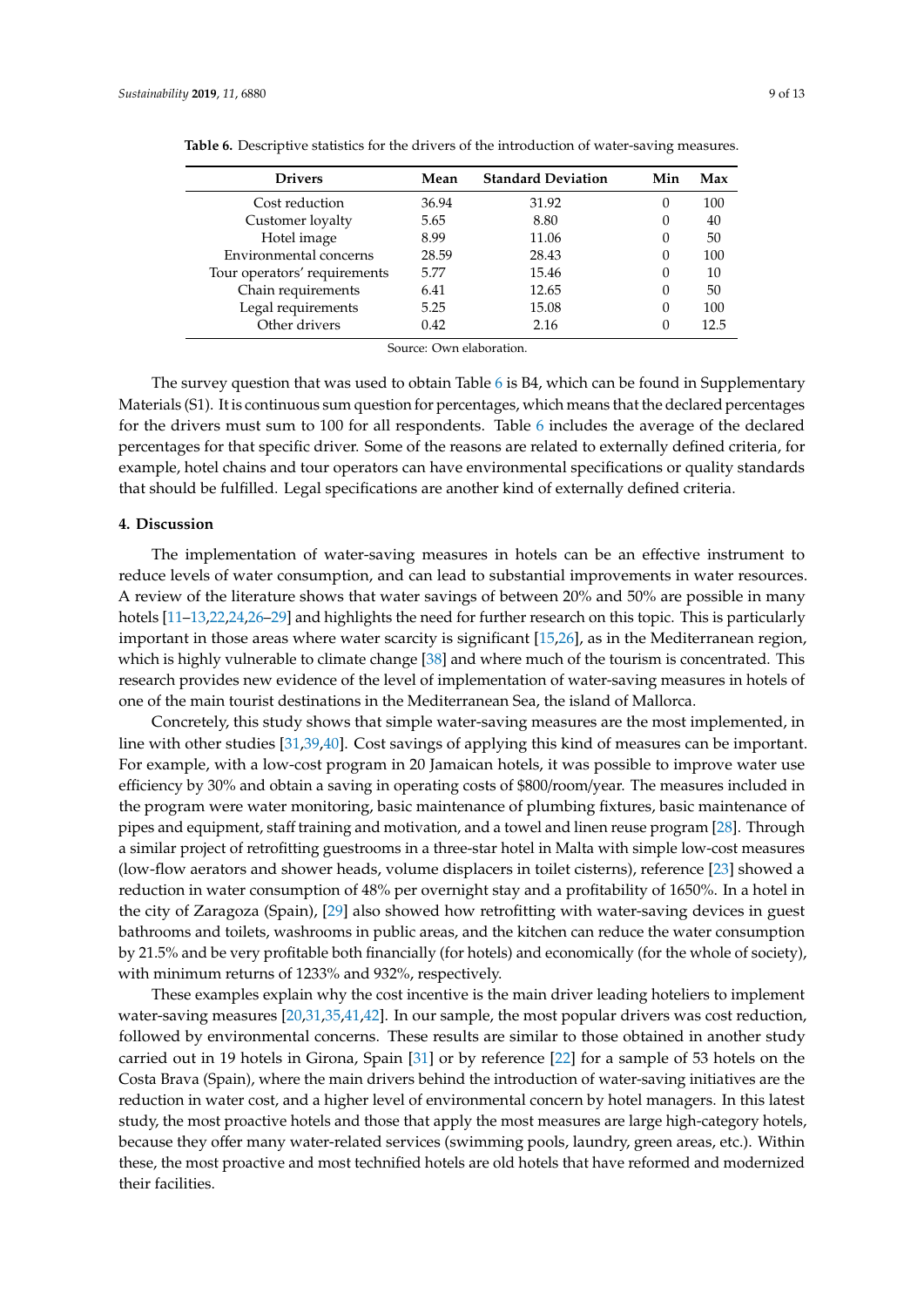In our case, results confirm that the age, the existence of laundry facilities, and the category play a significant role, in accordance with the results obtained by previous studies [\[8,](#page-11-1)[22](#page-11-15)[,28,](#page-11-21)[34\]](#page-12-3). With respect to the age of the hotel, the oldest hotels display a more proactive attitude to the introduction of water-saving innovations in hotel facilities. Most of the Mallorca hotel plant was built during the sixties and seventies. During those years the presence of water-saving techniques in hotels was very rare, for a variety of reasons, ranging from technical reasons (with scarce development) to economic motives (low water prices and, thus, low water costs), and social reasons (low level of awareness about environmental issues). These factors, together, explain why the majority of the hotels built in the early years of the development of tourism were characterized by high water consumption, and with significant inefficiency indicators. In contrast, in recent years the changes that have taken place in water prices, environmental concerns, and technological development in the water sector have led many hotel companies to introduce innovations in their water management systems.

The results also confirm that hotel category is a significant factor to explain their predisposition to introduce water-saving measures. Hotels in a higher category are more active in the introduction of water-saving innovations. It seems that hotels in higher categories tend to have higher levels of water consumption due to their higher quality standards, and the services and facilities offered [\[22,](#page-11-15)[35\]](#page-12-4). These hotels therefore have higher water costs, which increases the incentives to incorporate water-saving innovations. Thus, two opposing effects appear between the conservation measures and the increase in water-related services and amenities in hotels [\[21\]](#page-11-14). Higher category hotels can apply water-saving measures, but at the same time require more or better water-related amenities.

In our study, the existence of on-site laundry facilities pushes hotel companies to introduce both simple and advanced water-saving innovations. Laundry facilities are one of the areas where more water is consumed in hotels. Previous studies confirm this fact [\[8\]](#page-11-1). Based on a sample of Hong Kong hotels, reference [\[34\]](#page-12-3) concludes that an on-site laundry constitutes the highest area of water consumption, and accounts for 47% of the total hotel water consumption. Similarly, the study by reference [\[28\]](#page-11-21) determines that laundry facilities represent, on average, 20% of the total hotel water consumption. In the same context, reference [\[43\]](#page-12-12) (pp. 108–124) found that the average consumption in an average three-star hotel in France is 12% of the total hotel water consumption, and is the fourth highest water consuming facility in the hotel.

#### **5. Conclusions**

This study provides evidence showing that hotels in the three representative municipalities in Mallorca have been proactive in introducing water-saving measures. Based on a survey carried out in 59 hotels on the island, we determined that 59.32% of the sample hotels had introduced three or more simple innovations and 25.42% had introduced three or more advanced innovations. In the most common categories in the sample, i.e., four-star and three-star hotels, the average consumption per overnight stay is 285 L/g.n. and 224 L/g.n., respectively, and this is not far from the suggested benchmarks offered by the literature. However, there is still room to reduce the levels of the water consumption of hotels. For example, the literature shows that it is possible to reach a hotel water consumption of 140 L/g.n. in mid-range fully serviced European hotels [\[12\]](#page-11-5), or 300–400 L/g.n. in five-star hotels [\[13](#page-11-6)[,44\]](#page-12-13).

Our analysis concludes that hotels prefer to introduce simple water-saving measures, and that the main variables that influence the implementation are the existence of laundry facilities, the age of the hotel, and the number of stars. The same variables were also relevant for the advanced water-saving measures. Our results confirm that the higher category hotels, which normally offer services that consume large amounts of water, are more likely to implement such measures, since the cost savings can be considerable. The average consumption per overnight stay in this kind of hotel, 594  $L/g.n.$ reveals that it is possible to continue reducing water consumption. Fortunately, the new water-saving technologies incorporated into the water devices available in the market (faucets, toilets, etc.) make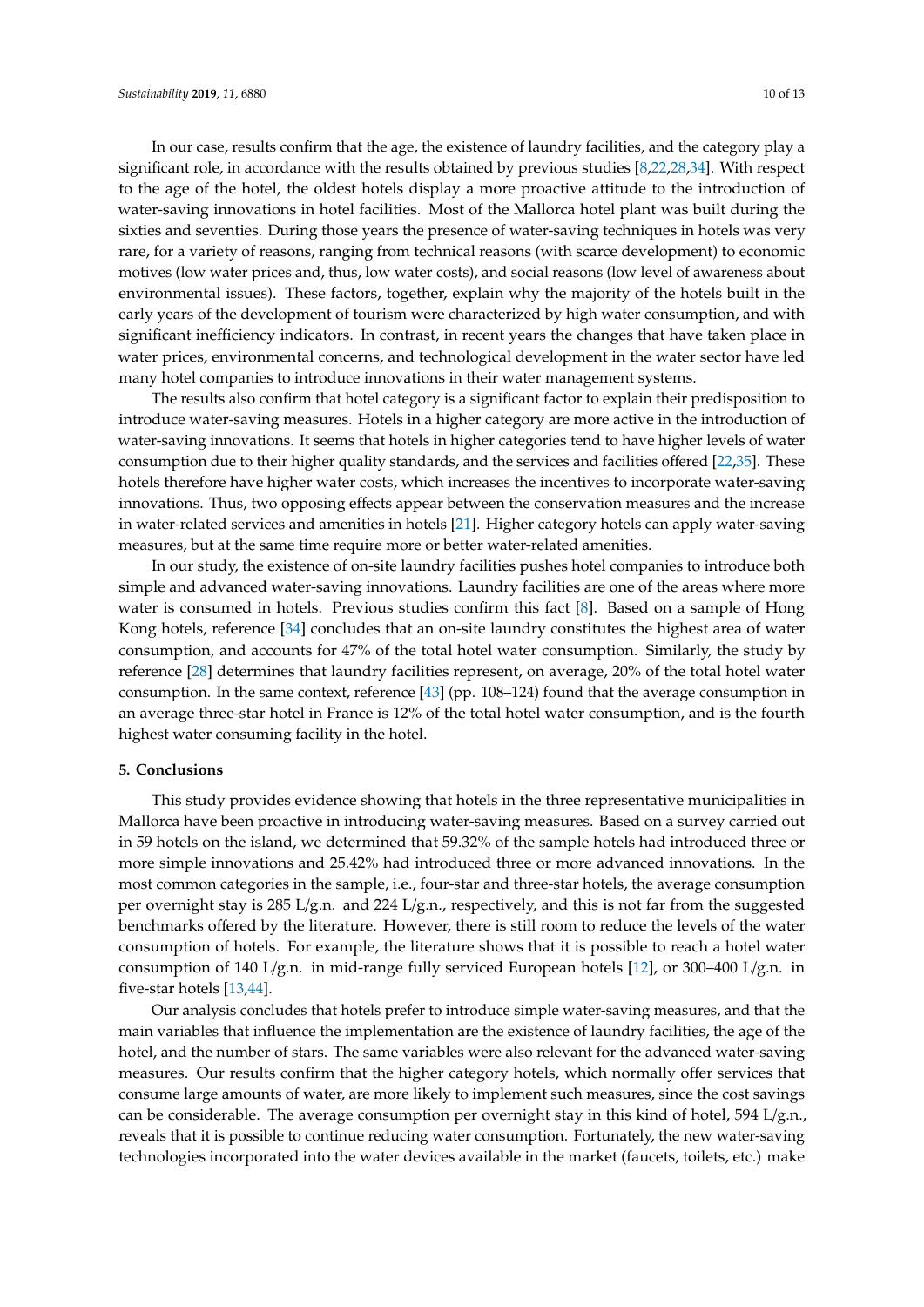it possible for older hotels to include these saving devices when they carry out the renovation and modernization of their facilities, regardless of the category of the hotels.

The main driver argued by hotel managers for the implementation of water-saving innovations was the cost reduction, followed by environmental concerns. Thus, it seems that these drivers have changed since the year 2007, when other studies in Mallorca showed that marketing and image were the main drivers why hotels introduced water-saving innovations, while the cost of water was less important [\[19,](#page-11-12)[45\]](#page-12-14). This change could be explained by the significant increase in the price of water over this period (34%).

The interviews with the hotel managers reveal the lack of knowledge (especially in small and medium-sized hotels) regarding the use and management of water in their establishment, and the water and cost savings that can be achieved through the implementation of best practices or retrofitting with water-saving measures [\[15,](#page-11-8)[31,](#page-12-0)[46\]](#page-12-15). This lack of knowledge is one of the main barriers to the implementation of water-saving measures [\[22\]](#page-11-15). Thus, it is essential that hotel managers are well informed about the water-saving innovations available for their hotel [\[35\]](#page-12-4). In order to extend the application of such measures, we encourage public entities and hotel associations to develop campaigns to provide more detailed information about the economic, financial and environmental benefits that could be achieved by adopting the different types of water-saving measures available.

On the other hand, the high investment costs of advanced measures tend to hinder their application. For example, only 10.2% of the hotels in the sample use wastewater for irrigation and 17% collect and use rainwater. In this context, the public administration could play a more active role by implementing tax incentives to promote the adoption of these kinds of measures.

According to the results obtained, there is scope to implement measures that involve having additional water, which does not come from the municipal supply network. The collection and use of rainwater, as well as the reuse and the recycling of gray water are advanced measures that could achieve a more sustainable use of water resources and provide significant water and cost savings for hotels [\[47\]](#page-12-16). Both the hotel sector and the administration itself should work together to make the hotel industry a benchmark in sustainable water management.

**Supplementary Materials:** The following are available online at http://[www.mdpi.com](http://www.mdpi.com/2071-1050/11/23/6880/s1)/2071-1050/11/23/6880/s1. The survey question that was used to get the data from the hotels can be found as S1.

**Author Contributions:** Conceptualization, D.T., W.N., B.D.-T. and C.G.; investigation, D.T.; methodology, W.N.; formal analysis, W.N. and B.D.-T.; writing—original draft preparation, D.T and B.D.-T.; editing and writing C.G.

**Funding:** This research received no external funding.

**Acknowledgments:** This research did not receive any specific grant from funding agencies in the public, commercial, or not-for-profit sectors. Comments made by the reviewers improved the final version of the manuscript.

**Conflicts of Interest:** The authors declare no conflict of interest.

#### **References**

- <span id="page-10-0"></span>1. World Tourism Organization (UNWTO). *International Tourism Highlights, 2019 Edition*; World Tourism Organization (UNWTO): Madrid, Spain, 2019.
- <span id="page-10-1"></span>2. World Tourism Organization (UNWTO). *Tourism Towards 2030*/*Global Overview*; World Tourism Organization: Madrid, Spain, 2011.
- <span id="page-10-2"></span>3. Shang, J.; Basil, D.Z.; Wymer, W. Using social marketing to enhance hotel reuse programs. *J. Bus. Res.* **2010**, *63*, 166–172. [\[CrossRef\]](http://dx.doi.org/10.1016/j.jbusres.2009.02.012)
- <span id="page-10-3"></span>4. Kent, M.; Newnham, R.; Essex, S. Tourism and sustainable water supply in Mallorca: A geographical analysis. *Appl. Geogr.* **2002**, *22*, 351–374. [\[CrossRef\]](http://dx.doi.org/10.1016/S0143-6228(02)00050-4)
- <span id="page-10-4"></span>5. Essex, S.; Kent, M.; Newnham, R. Tourism Development in Mallorca: Is Water Supply a Constraint? *J. Sustain. Tour.* **2004**, *12*, 4–28. [\[CrossRef\]](http://dx.doi.org/10.1080/09669580408667222)
- <span id="page-10-5"></span>6. World Tourism Organization (UNWTO). *Tourism in the Green Economy—Background Report*; The World Tourism Organization (UNWTO) and United Nations Environment Programme (UNEP): Madrid, Spain, 2012.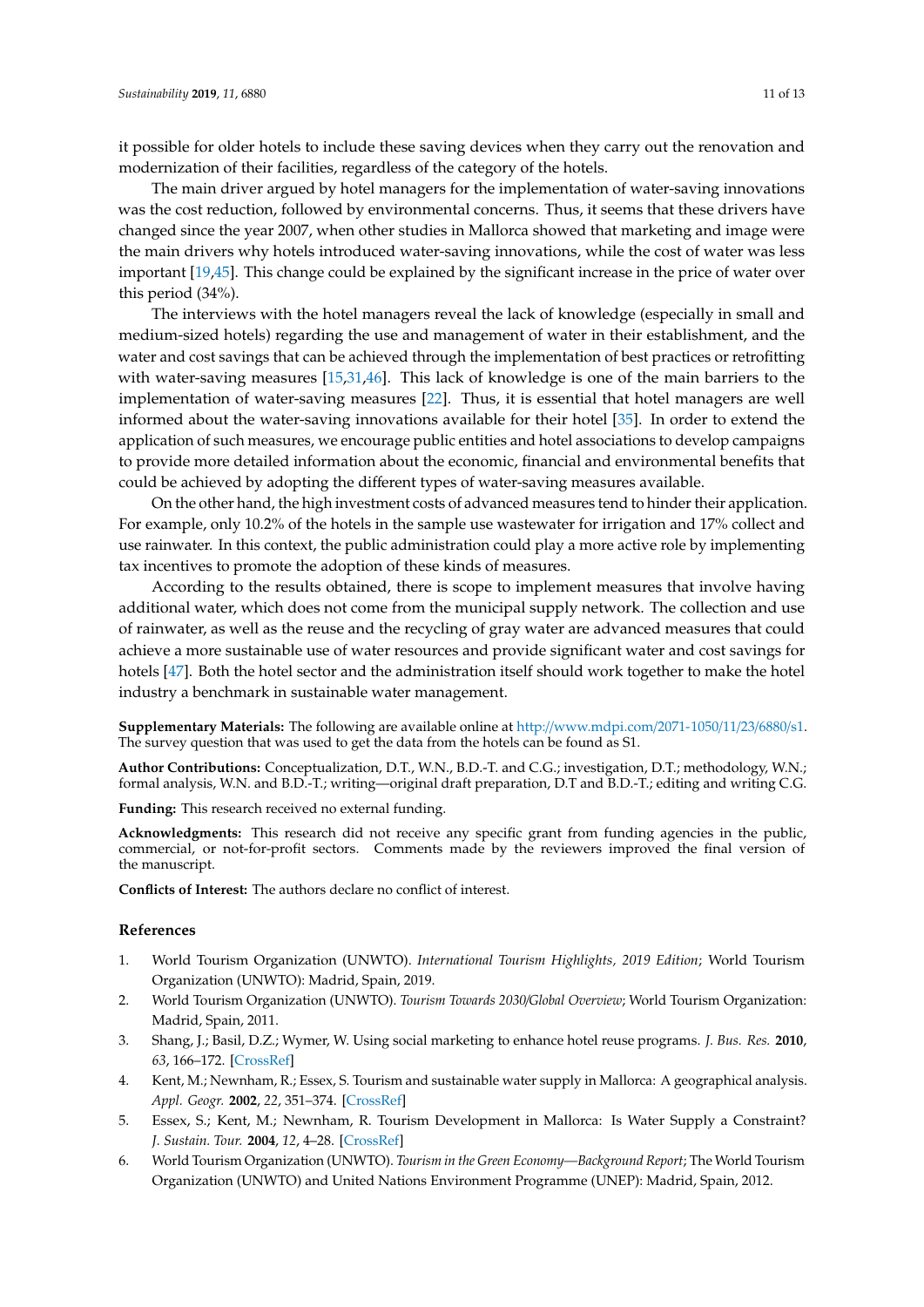- <span id="page-11-0"></span>7. World Water Assessment Programme. *The United Nations World Water Development Report 3: Water in a Changing World*; World Water Assessment Programme: Paris, France, 2009.
- <span id="page-11-1"></span>8. Gössling, S. The consequences of tourism for sustainable water use on a tropical island: Zanzibar, Tanzania. *J. Environ. Manag.* **2001**, *61*, 179–191. [\[CrossRef\]](http://dx.doi.org/10.1006/jema.2000.0403)
- <span id="page-11-2"></span>9. Giulietti, S.; Romagosa, F.; Esteve, F.; Schröder, C. *Tourism and the Environment. Towards a Reporting Mechanism in Europe*; European Topic Centre on Urban Land and Soil Systems: Bellatera, Spain, 2018.
- <span id="page-11-3"></span>10. Holden, A. *Environment and Tourism*; Routledge: New York, NY, USA, 2016.
- <span id="page-11-4"></span>11. Kasim, A.; Gursoy, D.; Okumus, F.; Wong, A. The importance of water management in hotels: A framework for sustainability through innovation. *J. Sustain. Tour.* **2014**, *22*, 1090–1107. [\[CrossRef\]](http://dx.doi.org/10.1080/09669582.2013.873444)
- <span id="page-11-5"></span>12. Styles, D.; Schoenberger, H.; Galvez-Martos, J.L. Water management in the European hospitality sector: Best practice, performance benchmarks and improvement potential. *Tour. Manag.* **2015**, *46*, 187–202. [\[CrossRef\]](http://dx.doi.org/10.1016/j.tourman.2014.07.005)
- <span id="page-11-6"></span>13. Hamele, H.; Eckardt, E. *Environmental Initiatives by European Tourism Businesses. Instruments, Indicators* and Practical Examples. A Contribution to the Development of Sustainable Tourism in Europe; ECOTRANS e.V.: Saarbrücken, Germany, 2006.
- <span id="page-11-7"></span>14. International Tourism Partnership Environmental Management for Hotels: The Industry Guide to Sustainanble Operation. Available online: https://[www.greenhotelier.org](https://www.greenhotelier.org/our-manuals/environmental-management-for-hotels/chapter-3-water/)/our-manuals/environmental[management-for-hotels](https://www.greenhotelier.org/our-manuals/environmental-management-for-hotels/chapter-3-water/)/chapter-3-water/ (accessed on 24 November 2019).
- <span id="page-11-8"></span>15. Charara, N.; Cashman, A.; Bonnell, R.; Gehr, R. Water use efficiency in the hotel sector of Barbados. *J. Sustain. Tour.* **2011**, *19*, 231–245. [\[CrossRef\]](http://dx.doi.org/10.1080/09669582.2010.502577)
- <span id="page-11-9"></span>16. Mclennan, C.J.; Becken, S.; Stinson, K. A Water-Use Model For The Tourism Industry In The Asia-Pacific Region: The Impact Of Water-Saving Measures On Water Use. *J. Hosp. Tour. Res.* **2017**, *41*, 746–767. [\[CrossRef\]](http://dx.doi.org/10.1177/1096348014550868)
- <span id="page-11-10"></span>17. IBESTAT Dades Població. Available online: https://[ibestat.caib.es](https://ibestat.caib.es/ibestat/estadistiques/poblacio)/ibestat/estadistiques/poblacio (accessed on 24 November 2019).
- <span id="page-11-11"></span>18. Garcia, C.; Servera, J. Impacts of tourism development on water demand and beach degradation on the island of Mallorca (Spain). *Geogr. Ann.* **2003**, *85*, 287–300. [\[CrossRef\]](http://dx.doi.org/10.1111/j.0435-3676.2003.00206.x)
- <span id="page-11-12"></span>19. Deyà Tortella, B.; Tirado, D. Hotel water consumption at a seasonal mass tourist destination. The case of the island of Mallorca. *J. Environ. Manag.* **2011**, *92*, 2568–2579. [\[CrossRef\]](http://dx.doi.org/10.1016/j.jenvman.2011.05.024)
- <span id="page-11-13"></span>20. Gabarda-Mallorquí, A.; Garcia, X.; Ribas, A. Mass tourism and water efficiency in the hotel industry: A case study. *Int. J. Hosp. Manag.* **2017**, *61*, 82–93. [\[CrossRef\]](http://dx.doi.org/10.1016/j.ijhm.2016.11.006)
- <span id="page-11-14"></span>21. Rico, A.; Olcina, J.; Baños, C.; Garcia, X.; Sauri, D. Declining water consumption in the hotel industry of mass tourism resorts: Contrasting evidence for Benidorm, Spain. *Curr. Issues Tour.* **2019**, 1–14. [\[CrossRef\]](http://dx.doi.org/10.1080/13683500.2019.1589431)
- <span id="page-11-15"></span>22. Gabarda-Mallorquí, A.; Ribas Palom, A. Exploración de tipologías hoteleras según el nivel de implementación de medidas de ahorro hídrico a través de un análisis cluster. El caso de Lloret de Mar (Costa Brava). *Cuad. Tur.* **2018**, *41*, 187–218. [\[CrossRef\]](http://dx.doi.org/10.6018/turismo.41.327001)
- <span id="page-11-16"></span>23. Gatt, K.; Schranz, C. Retrofitting a 3 star hotel as a basis for piloting water minimisation interventions in the hospitality sector. *Int. J. Hosp. Manag.* **2015**, *50*, 115–121. [\[CrossRef\]](http://dx.doi.org/10.1016/j.ijhm.2015.06.008)
- <span id="page-11-17"></span>24. Chan, E.S.W.; Okumus, F.; Chan, W. The Applications of Environmental Technologies in Hotels. *J. Hosp. Mark. Manag.* **2017**, *26*, 23–47. [\[CrossRef\]](http://dx.doi.org/10.1080/19368623.2016.1176975)
- 25. Trung, D.N.; Kumar, S. Resource use and waste management in Vietnam hotel industry. *J. Clean. Prod.* **2005**, *13*, 109–116. [\[CrossRef\]](http://dx.doi.org/10.1016/j.jclepro.2003.12.014)
- <span id="page-11-20"></span>26. Warren, C.; Becken, S. Saving energy and water in tourist accommodation: A systematic literature review (1987–2015). *Int. J. Tour. Res.* **2017**, *19*, 289–303. [\[CrossRef\]](http://dx.doi.org/10.1002/jtr.2112)
- 27. Meade, B.; Pringle, J. Environmental Management Systems for Caribbean Hotels and Resorts. *J. Qual. Assur. Hosp. Tour.* **2001**, *2*, 149–159. [\[CrossRef\]](http://dx.doi.org/10.1300/J162v02n03_09)
- <span id="page-11-21"></span>28. Meade, B.; Gonzalez-Morel, P. Improving Water Use Efficiency in Jamaican Hotels and Resorts Through the Implementation of Environmental Management Systems. *J. Contemp. Water Res. Educ.* **2011**, *115*, 39–45.
- <span id="page-11-18"></span>29. Barberán, R.; Egea, P.; Gracia-de-Rentería, P.; Salvador, M. Evaluation of water saving measures in hotels: A Spanish case study. *Int. J. Hosp. Manag.* **2013**, *34*, 181–191. [\[CrossRef\]](http://dx.doi.org/10.1016/j.ijhm.2013.02.005)
- <span id="page-11-19"></span>30. Cameron, A.C.; Trivedi, P.K. *Microeconometrics: Methods and Applications*; Cambridge University Press: New York, NY, USA, 2005.